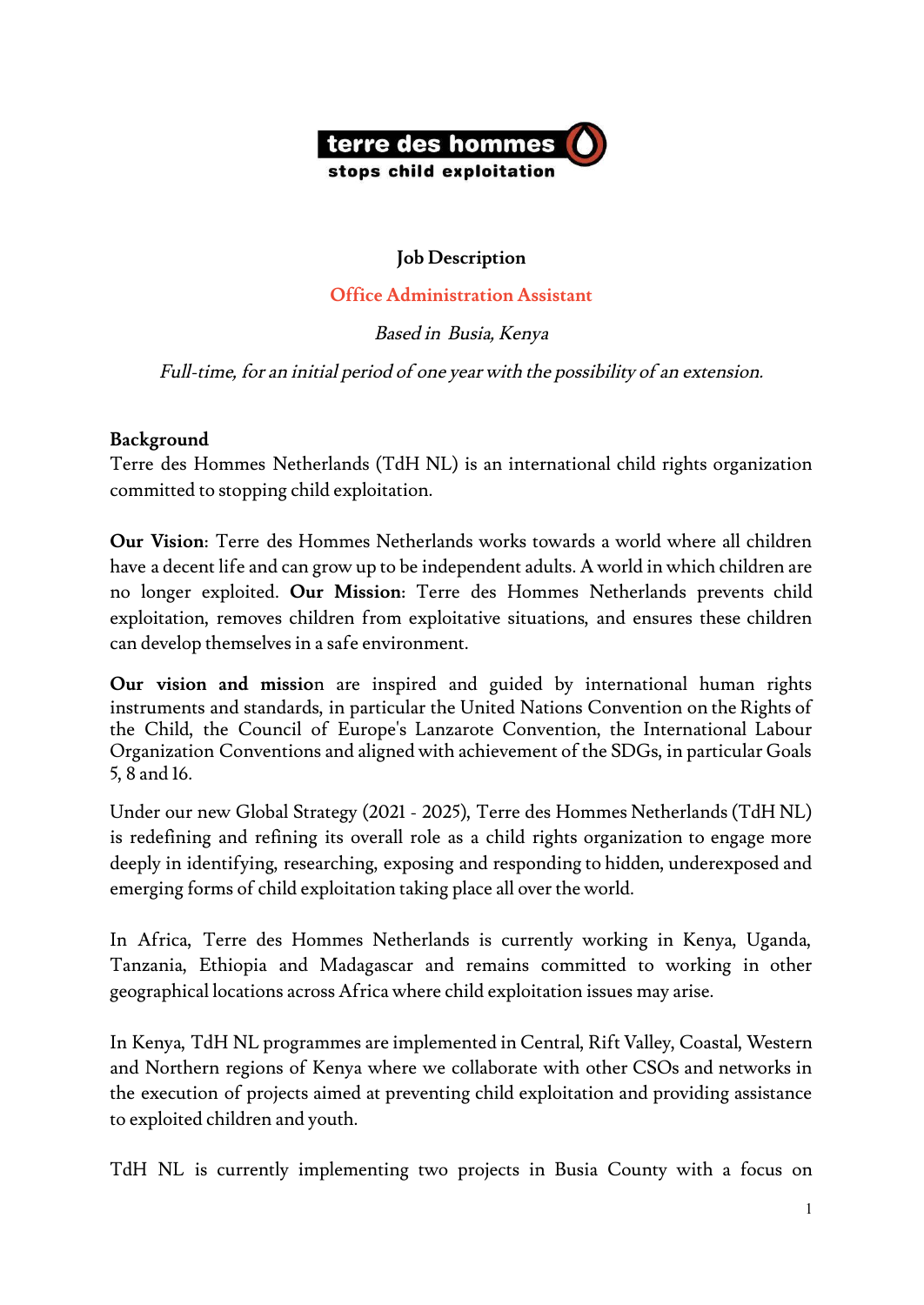protecting children during the Covid-19 crisis and beyond under the **JOFA Project** and preventing and responding to child labour with a focus on the service industry under the **Child Labour Project**. We intend within our current Strategy to expand our programme with a focus on eliminating the various forms of child exploitation in the border county, and other neighboring counties.

This role will provide support to the current and any new projects implemented in Busia and its neighboring counties.

The project will be implemented for a period of three (3) years running from 1st March **2022** to **28th February 2025**.

Reports to: Finance and Administration Manager

### **Purpose of the function**

To ensure a well managed and supportive office environment for the employees and Partners of Terre des Hommes Netherlands Busia Field Office and assist staffin clerical and administrative tasks as directed by the Finance and Administration Manager and field based Project Manager.

### **Result Areas**

## 1. **Office Administration**

#### 1.1 **Front Office Operations**

- To manage and maintain the front desk and reception area of the office.
- Carry out reception tasks such as mail handling, copying and scanning, and manage the office equipment.
- To receive visitors and ensure they are fully assisted.
- Maintain a register for all incoming and outgoing mails, couriers etc.
- Distribute the incoming documents to respective staff.

#### **2.1. Information and communication**

● Provide clear and accurate general information about Terre des Hommes Netherlands to callers/ visitors according to internal guidelines.

#### **2.2. Office Management & Office Supplies**

- Ensure all provisions of the Office Lease Agreement are fully adhered to and update the Country Office on any areas of concern.
- To ensure the cleanliness of all the working spaces and the office environment.
- Procure, issue and manage the inventory of office supplies (including stationery, kitchen supplies), according to the needs and requirements of the departments, internal guidelines and approved budgets.
- To manage and maintain a stock register for all supplies.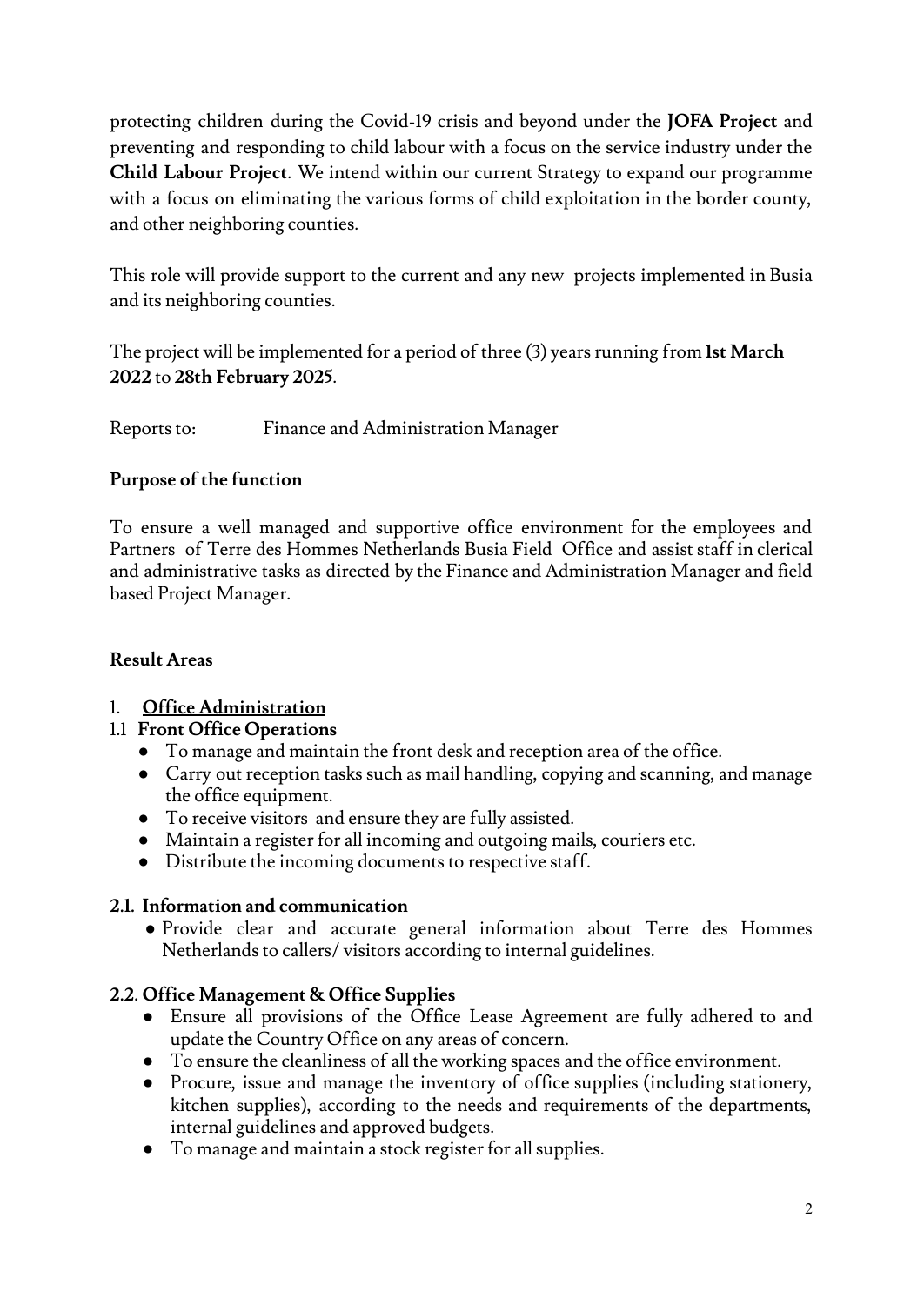#### **2.3. Filing and documentation**

- To maintain a well organized filing system for all project documents.
- Ensure safe and confidential custody of all project documents in the office.

# **2.4. ICT**

- Ensure all office equipment is well maintained and updated in the Assets Register.
- Keep records of all equipment assigned to staff.

Result: Improved quality and maintenance of ICT and digital documentation of Terre des Hommes Netherlands relevant documents.

## **2.5. Other Duties**

- In liaison with the Country Office, assist in duties related to administration and operations, such as procurement of goods and services for the Project - Conferences, Vehicle Hire etc.
- If applicable: Cash Management: Manage the Office Petty Cash within set limits and guidelines.
- Assist the Project Team in preparation of Payment Requests to the Country Office.

Result: To ensure effective and efficient operations of Terre des Hommes Netherlands front office and administration.

## **Knowledge and experience**

- Diploma in Business Administration or other relevant field.
- Two years of professional experience in office administration, preferably working within the NGO sector.
- ICT experience and knowledge of Google working environment and use of other office equipment.
- Good communication skills both written and spoken.

#### **Other Key Competencies:**

- Focus on results
- Cooperation and Teamwork
- Time management
- Accuracy and great attention to detail
- Planning and organizing

## **How to apply:**

Please send your motivation letter and curriculum vitae by email to: **recruitment.africa@tdh.nl** clearly demonstrating how you meet the qualifications for this